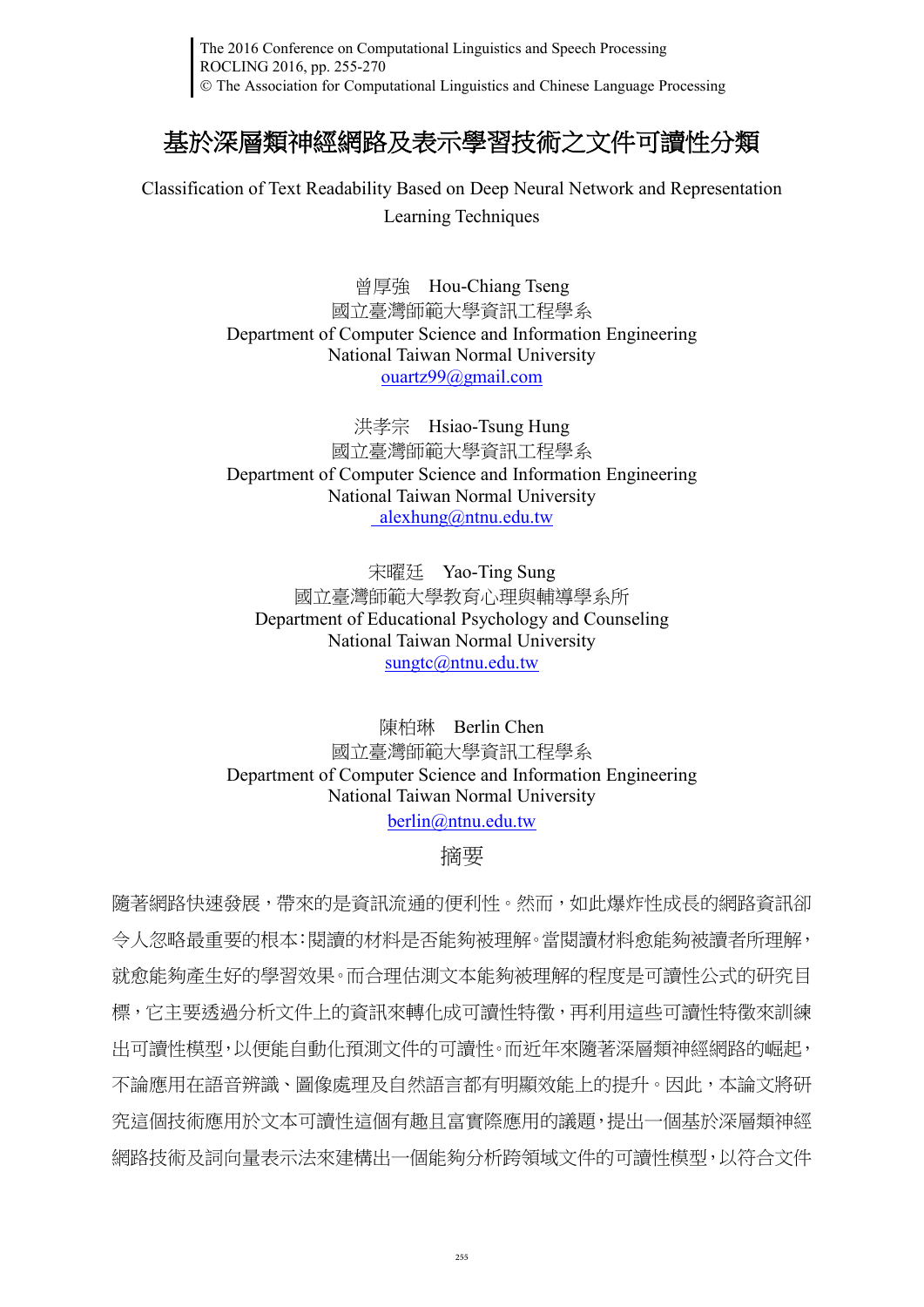內容多元主題的特性。使可讀性模型能夠更精確分析文件的可讀性之外,也能夠兼具領 域一般化的能力。

#### Abstract

The development of the internet has facilitated the flow of information. However, this explosive growth of information has led to fundamental importance being overlooked: Reading material can be understood. Research on readability formulas aims to predict, to a reasonable extent, the degree to which a text can be understood. It does so mainly by analyzing and translating the information within a text into readability features, which are used to train a readability model, in order to automatically predict the readability of a given text. In recent years, the development of deep neural networks, applied to speech recognition, image processing and natural language processing has improved significantly on the performance. Therefore, this paper proposes a readability model built with deep neural network and word vector representation, and which is capable of analyzing cross-domain texts, in accordance with the diverse topics of text contents. The authors aim to make the readability model capable of analyzing text readability with more accurate, as well as possess domain generalization capacity.

關鍵詞:可讀性,詞向量,分類,深層類神經網路,支向量機

Keywords: Readability, Word2vec, Classification, Deep Neural Network, Support Vector Machine.

一、緒論

可讀性(Readability)是指閱讀材料能夠被讀者理解的程度[\[1\]](#page-12-0)[,\[2\]](#page-12-1)[,\[3\]](#page-12-2)[,\[4\]](#page-12-3),當讀者閱讀高可 讀性的文件時,會產生較好的理解及學後保留效果[\[2\]](#page-12-1)[,\[3\]](#page-12-2)。由於文件的可讀性是如此重 要,因此早在 1923 年 Lively 和 Pressey 就提出方法來探討教科書中字彙難度的問題[\[5\]](#page-12-4)。 在 1928 年 Vogel 和 Washburne 則是提出一個 Winnetka Formula 來評量小孩讀物的可讀 性[\[6\]](#page-12-5)。可讀性研究一直持續不斷的發展,據 Chall 與 Dale 在 1995 年的統計,到 1980 年為止相關的可讀性公式已經超過 200 多則文件可讀性公式[\[7\]](#page-12-6)。這些傳統的可讀性公 式大多都是使用語言特徵來評量文件的可讀性,例如:著名的 Flesch Reading Ease 公式 以詞彙音節數做為語意的指標,以句子的長度作為語法的指標,計算詞彙的平均音節數 與文件的平均句子長度來評估文件難度,當文件的詞彙音節數愈多、句子愈長,則該文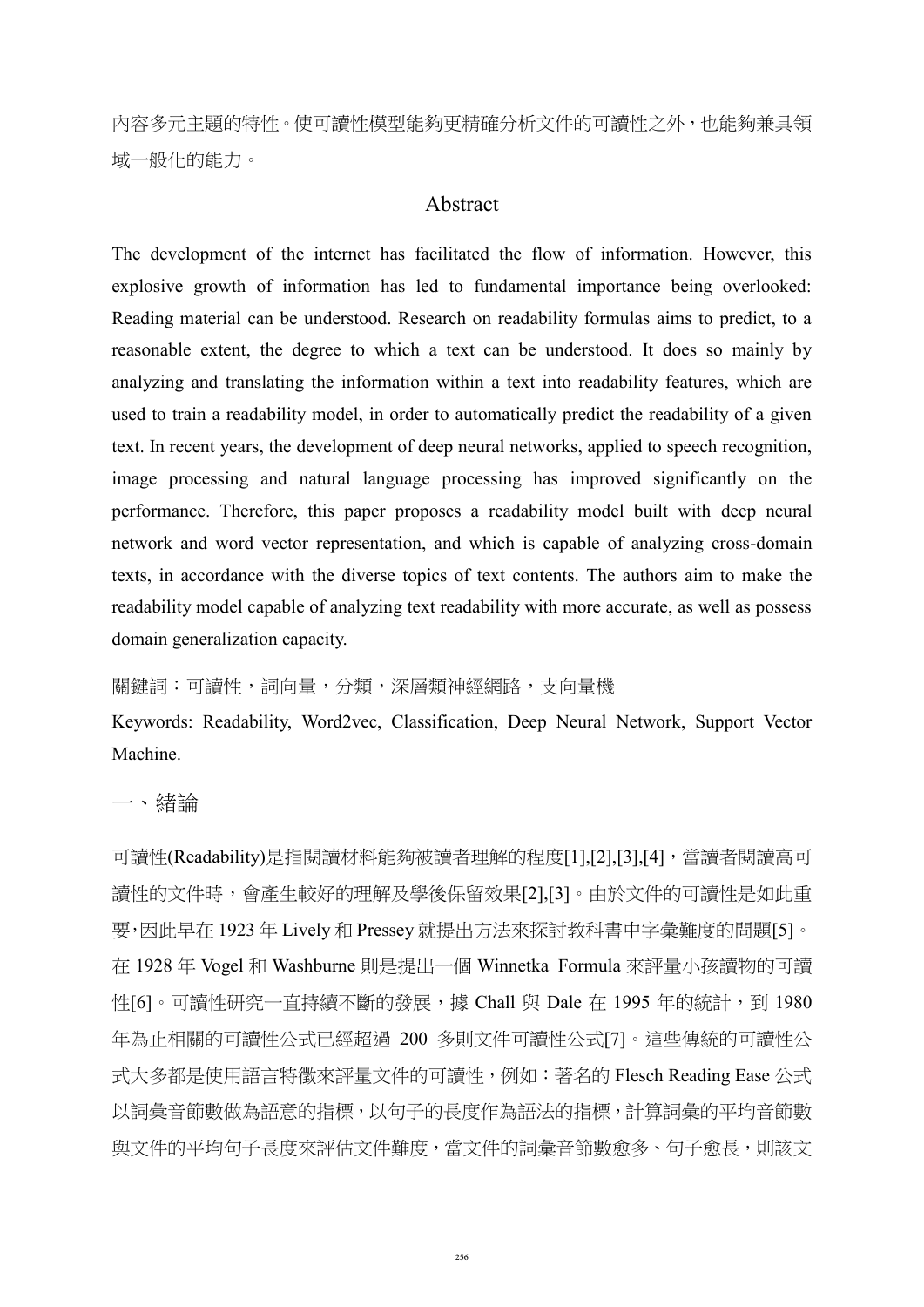件愈困難[\[8\]](#page-12-7)。Chall 和 Dale(1995)加入了「難詞比率」做為評估文件難度的方式,難詞 出現愈多,表示文件愈困難[\[7\]](#page-12-6)。至今,可讀性模型的發展依舊蓬勃發展,並隨著機器 學習演算法的崛起,研究人員得以用更細緻的演算法讓可讀性模型可以納入更多元的可 讀性指標,以提升模型準確率 [\[9\]](#page-12-8)[,\[10\]](#page-13-0)[,\[11\]](#page-13-1)。

雖然機器學習演算法提升了可讀性模型的準確率,然而模型所採用的特徵仍舊為過 去的一般語言特徵,而一般語言特徵只單純考量語意、語法和難詞比率等變項並不足以 反映文件難度。Graesser、Singer 和 Trabasso(1994)指出,傳統語言特徵公式無法反映閱 讀的真實歷程,文件的語意語法只是文件的淺層語言特徵,沒有考量文件的凝聚特性 [\[12\]](#page-13-2)。Collins-Thompson(2014)亦指出傳統可讀性公式僅著重在文件的表淺資訊,而忽略 文件重要的深層特徵。這也讓傳統可讀性公式在預測文本可讀性的結果常遭受到質疑 [\[13\]](#page-13-3)。此外,一般語言特徵亦無法判斷詞彙在不同領域時,其詞彙背後所代表的意義。 因為特定領域文本的內容著重在闡述領域的「知識概念」,而這樣子的描述方式有別於 一般語文的敘述文或故事體的結構。Yan 等人(2006)就明確指出在計算美國大型醫學資 料庫(Medical Subject Headings, MeSH)中的專業術語去探討,發現語言特徵公式的音節 數、字長與醫學類專業詞彙的困難度無相關。換句話說,採用一般語言特徵的可讀性公 式無法反映特定領域文件中專業術語的難度[\[14\]](#page-13-4)。

針對一般語言特徵無法表徵特定領域知識結構的問題,開始有學者針對這個議題進 行研究。例如,Yan 等人(2006)利用本體論的技術將美國國家醫學資料庫(Medical Subject Headings, MeSH)的醫學符號階層資料庫作為概念資料庫,從中找出每一個醫學類文件 中的概念,並計算概念到此樹狀結構最底部的距離,得出每篇文件概念深度指標 (Document Scop[\)\[14\]](#page-13-4)。Borst 等人(2008)則是利用詞表的方式將每個詞彙的「類別複雜度」 與「詞頻」兩個分數加總來計算詞彙複雜度,作為評估醫學類線上文件詞彙、句子、及 文件難度的依據[\[15\]](#page-13-5)。Chang 等人(2013)則是將潛藏語意分析(Latent Semantic Analysis, LSA)應用在特定領域的教科書上,透過奇異值分解(Singular Value Decomposition, SVD) 將維度縮減以擷取出語料庫的語意空間來表達文件潛藏語意屬性,接著再以餘弦測量 (cosine measure)的方式來獲得領域文件中不同難度的概念詞彙[\[16\]](#page-13-6)。

透過表徵特定領域的知識結構來做為文件表示(Document Representation),雖然可以 增進可讀性模型的效能。但卻也限制可讀性模型的一般化(Generalization)能力:必須先

257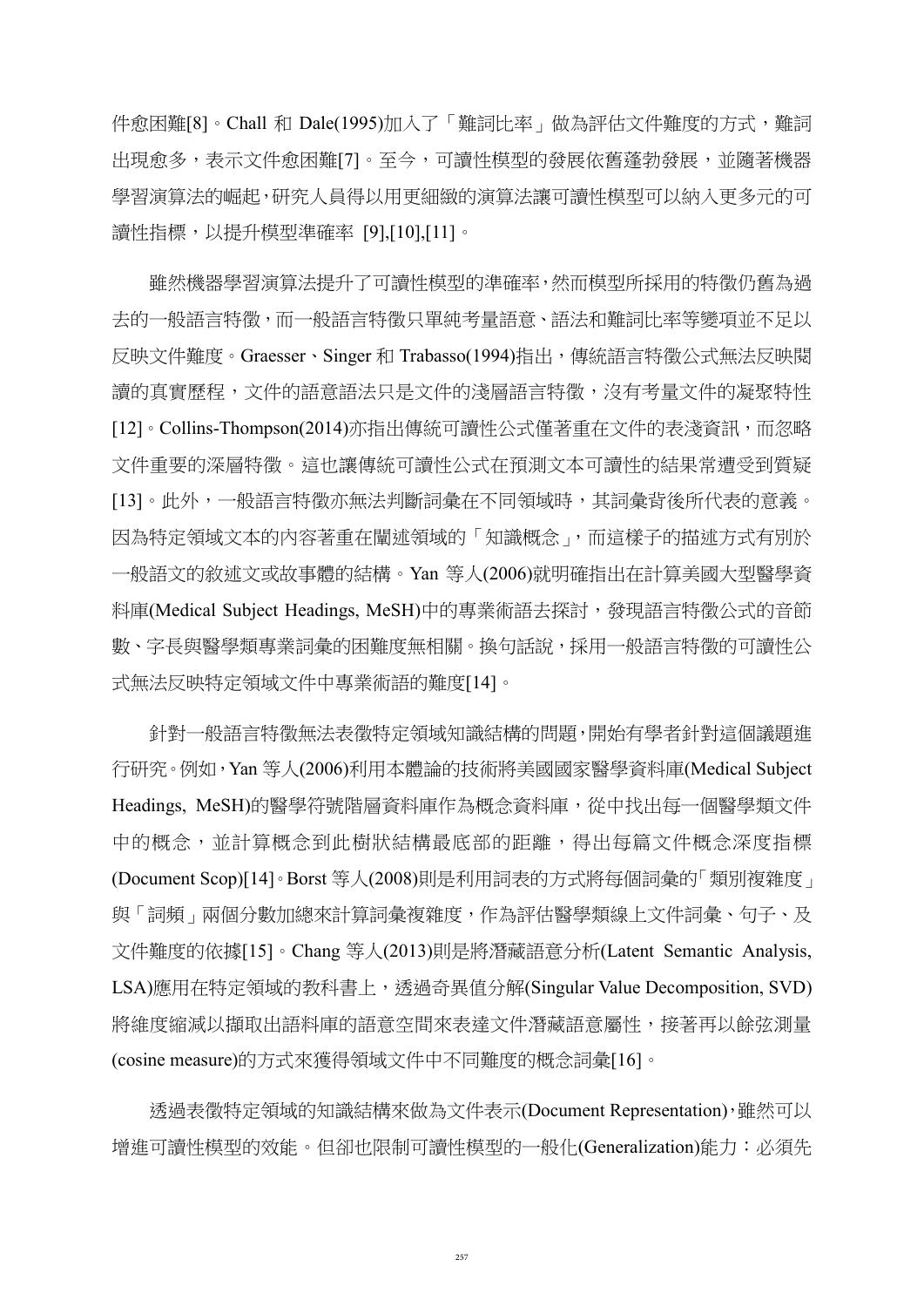確認文件所屬的領域後,才能使用相對應的可讀性模型來評估文件可讀性。而此限制除 了將造成可讀性模型在實際上應用的問題外,如何事先對於文件所屬領域的界定更是一 大考驗。例如網路文本或者課外讀物的內容非常多元,因此難以區別文件所屬的領域。 所以發展一個跨領域文件的可讀性模型是必須的。

本論文的內容安排如下:第二節將描述目前可讀性模型應用於評量網路文本的相關 研究,並說明其模型可改進的空間。第三節將提出基於深層類神經網路及詞向量技術來 建構出一個能夠同時分析不同領域文件可讀性的模型。第四節將呈現本論文所提出模型 的效能。最後第五節是總結及未來研究的方向。

二、相關研究

如同 Collins-Thompson 在 2014 所述: 讀者是否能理解文件常被視為文件的重要價值之 一,然而在設計網頁文本時卻常忽略這個基本的價值而導致讀者在閱讀上的困難[\[13\]](#page-13-3), 而這也正好凸顯了文件可讀性的重要性和問題所在。在這資訊爆炸的現代,網路文本更 是讀者獲取資訊的主要來源。然而目前常看到評量網頁可讀性的服務如 Readability Test [\[17\]](#page-13-7)、The Readability Test Too[l\[18\]](#page-13-8)依舊利用傳統的可讀性公式如Flesch Reading Eas[e\[8\]](#page-12-7)、 Flesch Kincaid Grade Leve[l\[19\]](#page-13-9)及 Gunning Fog Score [\[20\]](#page-13-10)來評量不同領域的網路文本可 讀性。然而,傳統可讀性公式僅以詞彙(如音節數與難詞比率)或句子(如句長)來當 作可讀性指標,但這類表淺的語言指標卻經常被質疑詞彙越長的詞不一定就越困難,並 且以句子長度當成句法複雜的指標則過於直覺不夠精緻[\[21\]](#page-13-11)。Kidwell、 Lebanon 和 Collins-Thompson (2011)指出當文本字數少於300字時,其傳統可讀性公式是不適用的。 而這個問題對於字數難以控制的網路文本而言顯然是一個重大的限制[\[22\]](#page-13-12)。

目前已有許多研究指出傳統可讀性公式並不適合評量網頁文本的可讀性 [\[23\]](#page-13-13)[,\[24\]](#page-13-14)[,\[25\]](#page-14-0),因此如何才改善可讀性模型來適用於在網頁文本便是值得研究的議題。 Miltsakaki 在 2007 年提出 Read-X 系統來針對不同類別網頁文本進行可讀性的評估, 它 是利用三種可讀性公式:Lix readability formula、 Rix readability formula 和 Coleman-Liau redability formula 等來評量文件的可讀性難度,但 Read-X 系統未將三種可讀性的難度進 行整合,這將造成使用者對於文件可讀性難度造成疑慮[\[26\]](#page-14-1)[,\[27\]](#page-14-2)。直到 2009 年 Miltsakaki 利用平均將 Lix Readability Formula、Rix Readability Formula 和 Coleman-Liau Readability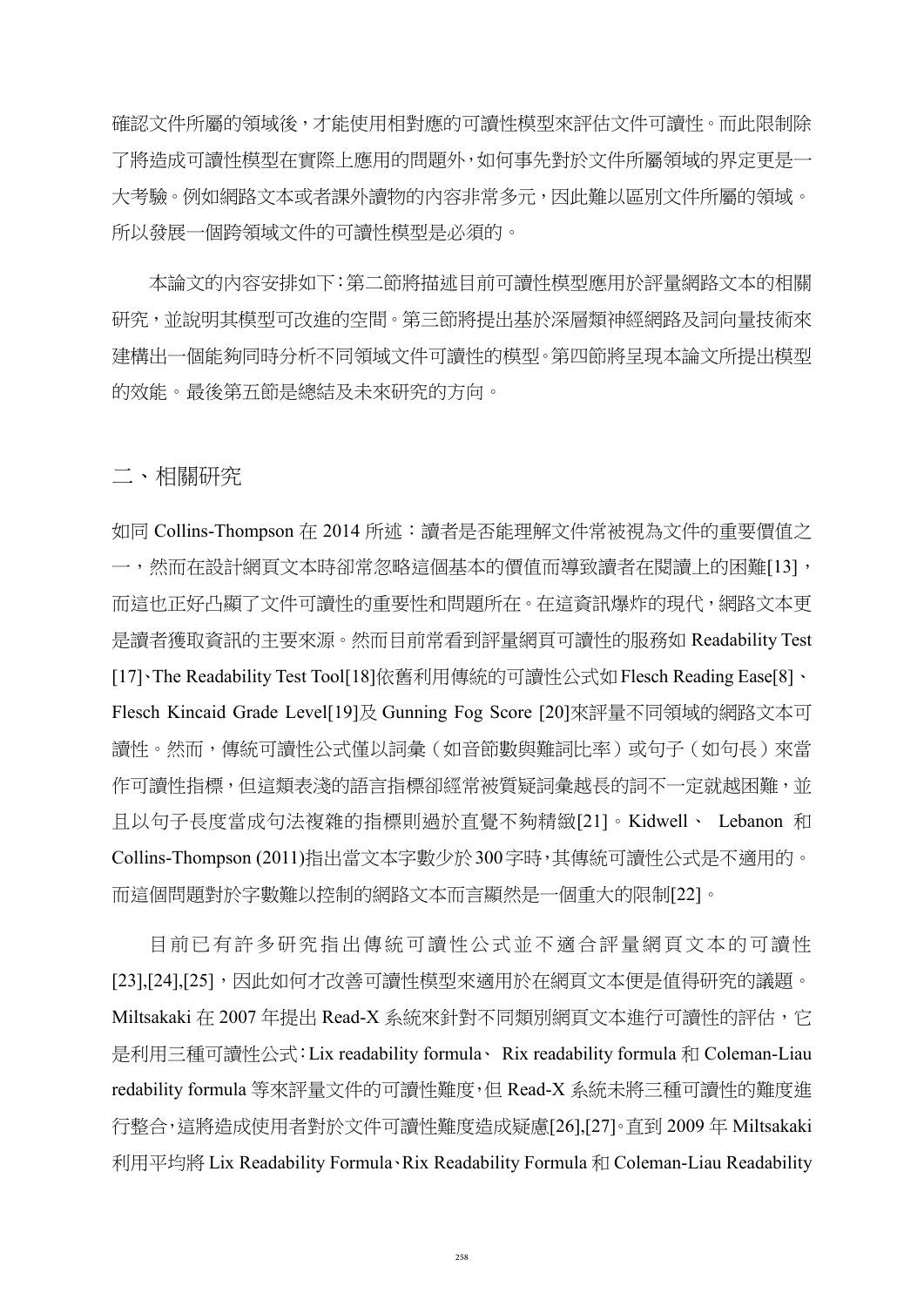Formula 的難度進行整合,然而卻也發現這樣子的整合方式無法有效區分出 9-10 年級及 11-13 年級的難度[\[28\]](#page-14-3)。Eickhoff 等人則是藉由偵測主題的方式來區分哪種網頁適合小孩 子閱讀[\[29\]](#page-14-4)。然而此種判定文件可讀性的方式是否適用於螺旋式教學(Spiral Curriculum) 的文本值得商榷。Kanungo 和 Orr(2009)則是針對搜尋引擎所搜尋出來的網頁摘要來評 量可讀性,可惜所採用的可讀性特徵仍舊為一般的語言特徵,並無法表徵特定領域文件 的知識結構,因此其文件可讀性結果是否能進一步對應網頁適讀的年齡則需進一步的驗 證[\[30\]](#page-14-5)。

除了可讀性指標的問題之外,受益於自然語言處理技術與機械學習演算法的崛起, 研究人員得以用更精緻的模型演算法來測量文本的可讀性,使可讀性模型不僅可以納入 更多元的可讀性指標,並且對於模型的效能亦有明顯的提升[\[31\]](#page-14-6)[,\[32\]](#page-14-7)[,\[34\]](#page-14-8) ,而其中所採 用分類的工具又以支向量機(Support Vector Machine, SVM)最為常見。然而支向量機相對 於深層類神經網路(Deep Neural Network, DNN)而言,是屬於一種淺層的結構,目前已 有研究證明這種淺層結構的機械學習演算法在解決簡單或限制較多的分類問題上,是可 以得到不錯的效果。但是受限於模型建模和表示的能力,當處理的問題是更為複雜的情 形下,就會面臨各種的困難[\[35\]](#page-14-9)。因此,從上述的研究可以發現,將可讀性模型運用至 網路文件是一個必然的趨勢,但也因為網路文件有著許多複雜且無法掌控的因素,致使 可讀性模型的發展需要考慮的更加周延。因此,本論文將利用深層類神經網路及詞向量 技術來建構跨領域文件的可讀性模型。

#### 三、基於深層類神經網路及詞向量表示法之可讀性模型建立

(一)、詞向量表示

詞向量表示的觀念最早由Hinton在1986年所提出,又被稱為詞表示(Word Representation or Word Embedding[\)\[36\]](#page-14-10) 。 Bengio 在 2003 年提出回饋式類神經網路語言模型 (Feed-forward Neural Network Language Model(FFNNLM)的訓練架構,從文件中詞彙前 後相鄰的關係來求取詞向量表示[\[37\]](#page-14-11)。而近期 Google 所發表的 Word2Vec 則可視為 FFNNLM的後繼方法[\[38\]](#page-15-0)。然而跟FFNNLM架構不一樣的是,Word2vec去除了FFNNLM 在訓練時最耗時的非線性隱藏層,僅保留輸入層、投影層和輸出層,使其架構更加簡單。 Word2vec 提供了二種訓練方式,分別是連續詞袋模型(Continuous Bag-of-words Model,

 $259$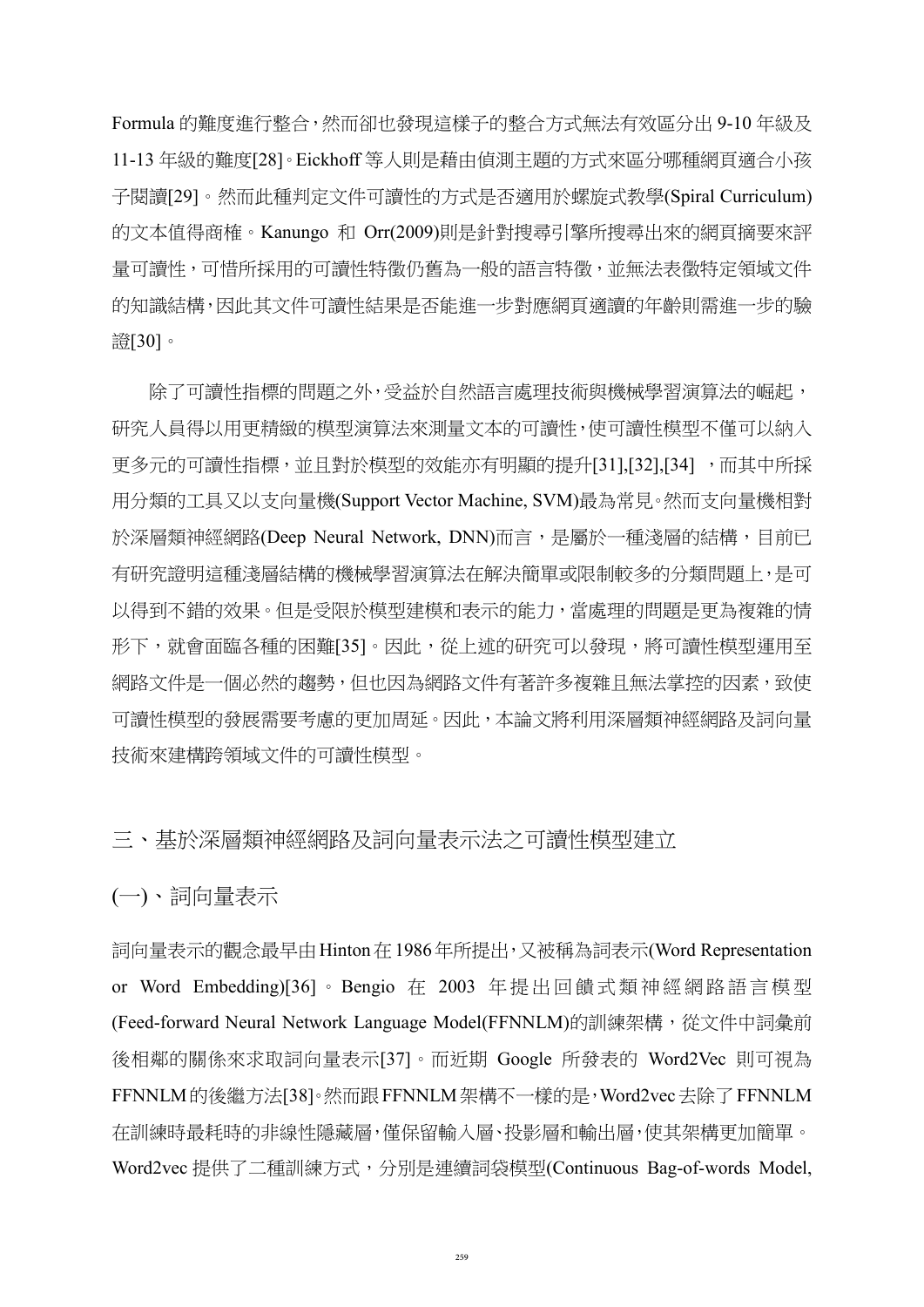CBOW)及略詞模型(Skip-gram Model, Skip-gram)。連續詞袋模型主要的精神是由目標詞 之外的前後文來預測目標詞的機率;而略詞模型的訓練方式正好相反,它是由目標詞本 身來去預測前後文的機率,二種訓練模型示意圖如圖 1 和圖 2 所示。在 Word2Vec 中不 論是連續詞袋模型還是略詞模型,在輸出層都可以採用 Hierarchical Softmax 或是 Negative Sampling 兩種模式來增進訓練的效能。然而,不論是連續詞袋模型還是略詞模 型都是基於一個長度來看詞彙之間的關係,即所謂的 Shallow Window-Based 的方法。 Jeffrey Pennington 則是在 2014 年提出一個 GloVe 的演算法來同時考慮全域及區域詞彙 之間的關係,以提升 Word Embedding 的效果[\[39\]](#page-15-1)。而根據過去的實驗,連續詞袋模型、 略詞模型及 GloVe 在可讀性研究的效能差異不大的情況下,本論文將基於連續詞袋模型 詞向量表示方式來搭配深層類神經網路建構出一個跨領域文件的可讀性模型[\[40\]](#page-15-2)。

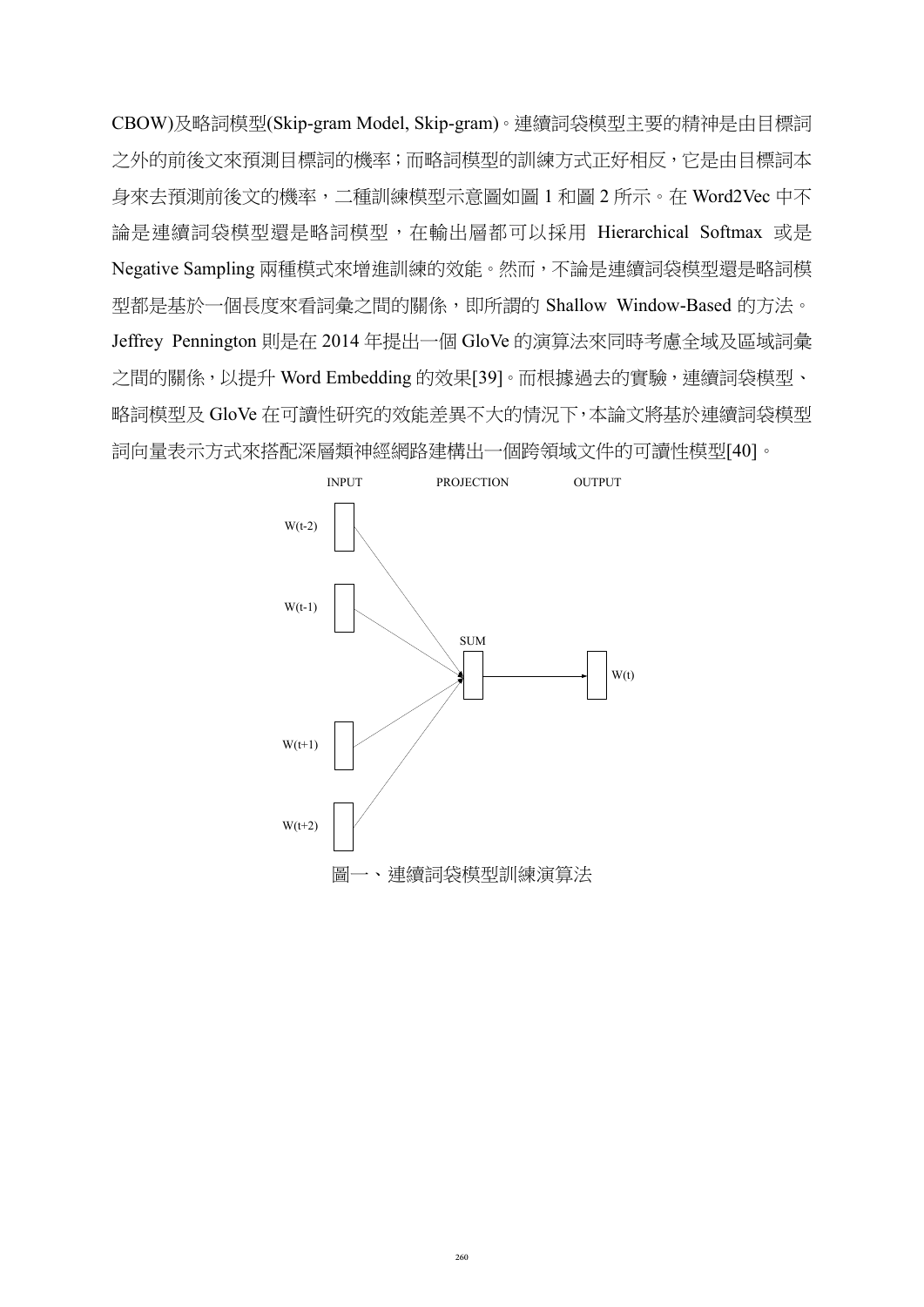

(二)、深層類神經網路

近年來深層學習的相關研究將類神經網路成功應用在各領域,主要原因為一系列的訓練 演算法及模型架構被提出,克服傳統的多層類神經網路訓練困難問題。例如利用 Deep Belief Network(DBN)來初始化深層類神經網路參數,常常會得到比隨機初始化的方法來 得到更好的結果[\[35\]](#page-14-9)[,\[41\]](#page-15-3)。又如 Hinton 利用 rectified linear units (ReLU) 作為隱藏層的激 發函數,以克服當網路在兩個方向都接近飽和時,造成梯度變化很小,整個網路的學習 變的很慢[\[35\]](#page-14-9)[,\[42\]](#page-15-4)。本論文的模型利用 ReLU 作為隱藏層的激發函數。此函數可以表示 為max(0,x),即保留正數部分。由於其導函數為常數,可以避免典型的梯度消失(gradient vanish)問題。本論文採用網路模型架構為 1024 維 ReLU 隱藏層和 12 維 softmax 作為輸 出層,預測文本屬於各年級教材機率。我們已知課程難易度是漸進關係,隨著年級提升 而內容更複雜,但典型的類神經網路沒有考量此因素。因此,我們提出目標函數應加入 一正則項,滿足前述的觀察。今輸出層網路參數為矩陣WL,可以表達為 12 個行項量 (column vectors),分別對應各年級,如下式(1):

$$
W^{L} = |\mathbf{w}_{1}^{L} \mathbf{w}_{2}^{L} ... \mathbf{w}_{12}^{L}|
$$

 $\vert$  (1)

本論文提出的方法為限制鄰近年級的行項量距離,相鄰的年級應該有相近的向量, 可以自然地表達年級的連續性。此正則項可以表達為下式(2):

 $R(W^L) = \sum_{i=1}^{11} ||\mathbf{w}_i^L - \mathbf{w}_{i+1}^L||$  (2)

我們希望此正則項可以限制鄰近年級向量的距離,而完整的減損函數為交叉熵(cross entropy)和正則項的結合,如下式(3):

$$
L(\theta) = -\sum_{i=1}^{12} (y_i - \log v_i^L) - \sum_{j=1}^{11} ||\mathbf{w}_j - \mathbf{w}_{j+1}||
$$
 (3)

其中 $y_i$ 為年級標記, $v_i^L$ 為模型輸出年級 $\,i$  的機率。我們藉此鼓勵輸出層參數呈現 12 年級的流形(manifold),即相鄰兩個年級彼此在輸出層空間中相近。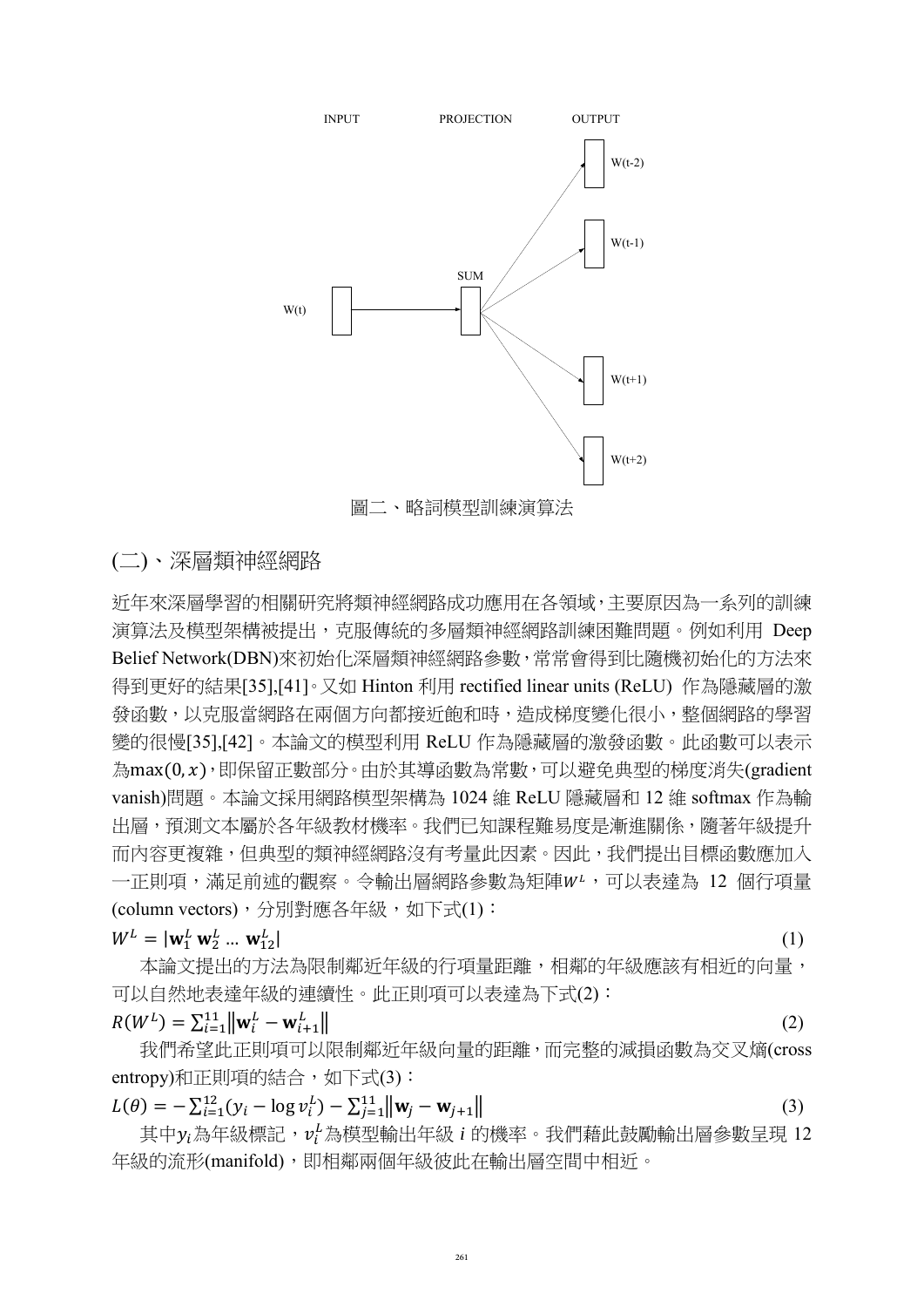### (三)、訓練可讀性模型

建置跨領域文件的可讀性模型流程如圖 3 所示,本研究材料選自 98 年度臺灣 H、K、N 三大出版社所出版的 1-12 年級審定版的國語科、社會科、自然科及體育和健康教育等 四個領域的教科書全部共計 6,230 篇,各版本教科書均經由專家根據課程綱要編制而成。 本研究實驗拆成兩個資料集分別為:一、資料集 A:由國語科、社會科及自然科等三個 領域的教科書共計 4,648 篇。二、資料集 B:由國語科、社會科、自然科及體育和健康 教育等四個領域的教科書共計 6,230 篇。藉此觀察在資料集愈複雜的情況下,對於支向 量機及深層類神經網路所造成的影響為何。而整實驗的流程皆採用 5-fold 交互驗證的方 式進行,首先將文件利用 WECA[n\[43\]](#page-15-5)來進行中文文件的斷詞,再將訓練資料利用 Word2Ve[c\[38\]](#page-15-0)來分別得到連續詞袋模型詞向量對照表。接著將訓練資料的每一篇課文依 據使用到的詞彙從詞向量對照表中取出向量,並將這些向量全部相加,最後所得到的向 量便是這一篇課文的可讀性特徵,而它的類別就是課文所屬的年級。本研究分別利用 Keras [\[44\]](#page-15-6) 和 LIBSV[M\[45\]](#page-15-7)來訓練出深層類神經網路及支向量機可讀性模型。在驗證可 讀性模型的階段,本研究將測試資料使用到的詞彙一樣從詞向量對照表取出向量,並將 這些向量全部相加,如遇到詞向量對照表沒有的詞彙時,則不處理該詞彙。在取得測試 資料的可讀性特徵後,便可輸入至已訓練好的可讀性模型來預測文件的年級值。



圖三、可讀性模型訓練及測試流程圖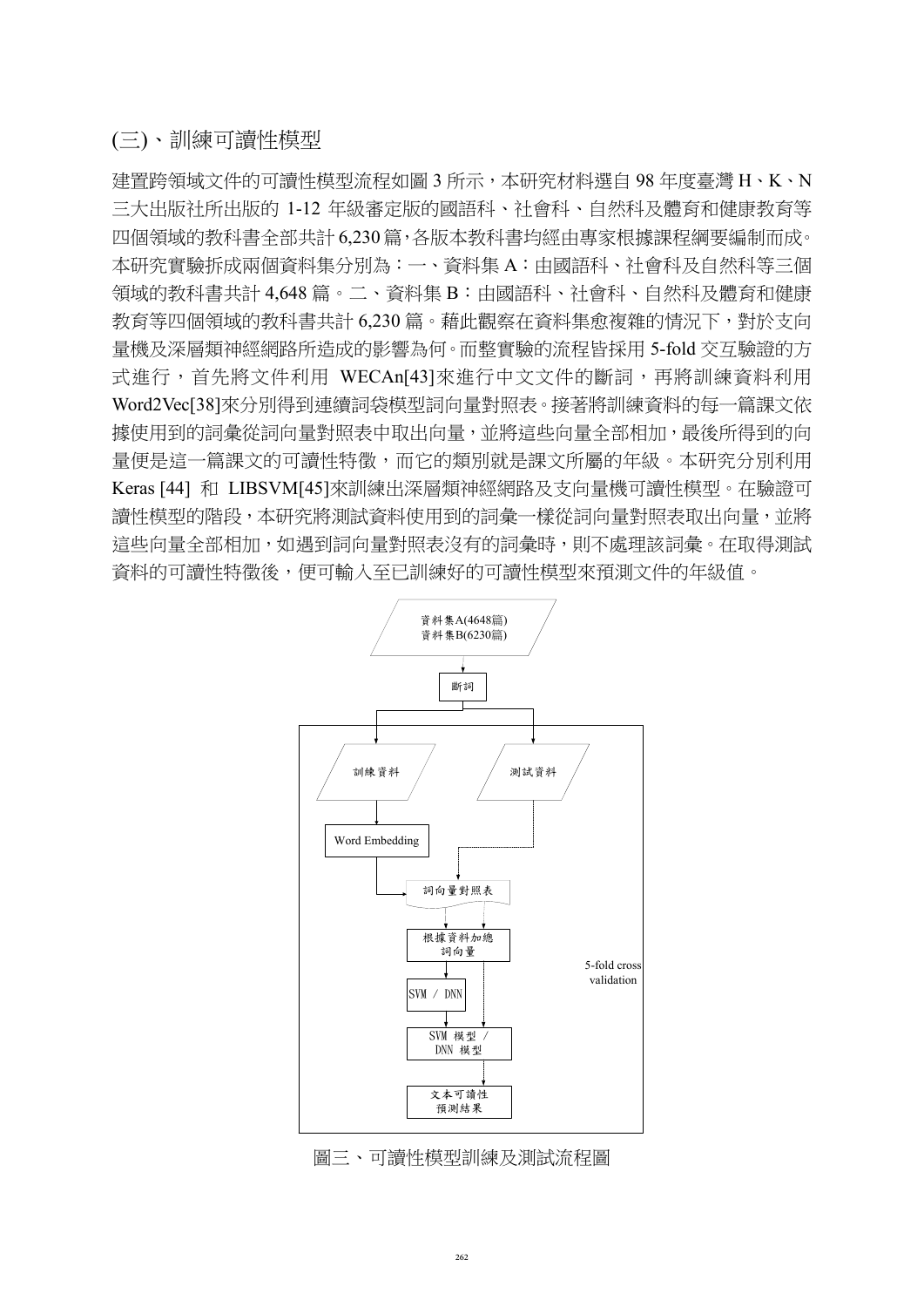本研究的實驗結果如表一和表二所示,而四種可讀性模型的錯誤矩陣分別如表三、表四、 表五及表六。從結果可以發現不論是在三種領域文本還是四種領域文本的情況下,深層 類神經網路的準確率都優於支向量機。然而我們也不難發現在加入 1,582 篇的體育和健 康教育後,模型分類的難度大幅度的上升。對支向量機模型而言,準確率減少了 9.5% 的準確率,而深層類神經網路只有減少了 7.32%的準確率。這顯示在文本可讀性分類的 這個研究領域中,深層類神經網路比支向量機更能夠處理更為複雜的資料。

表一、實驗一:連續詞袋模型 100 維度之三種領域文本效能比較

| 適用年級   | 適用領域           | 分類演算法   | 準確率(%) |
|--------|----------------|---------|--------|
| 1-12年級 | 國語、社會、自然共計支向量機 |         | 70.83  |
|        | 4,648 篇        | 深層類神經網路 | 74.27  |

表二、實驗二:連續詞袋模型 100 維度之四種領域文本效能比較

| 適用年級         | 適用領域                 | 分類演算法   | 準確率(%) |
|--------------|----------------------|---------|--------|
| $ 1 - 12$ 年級 | 國語、社會、自然、            | 支向量機    | 61.33  |
|              | 體育和健康教育共計<br>6,230 篇 | 深層類神經網路 | 66.95  |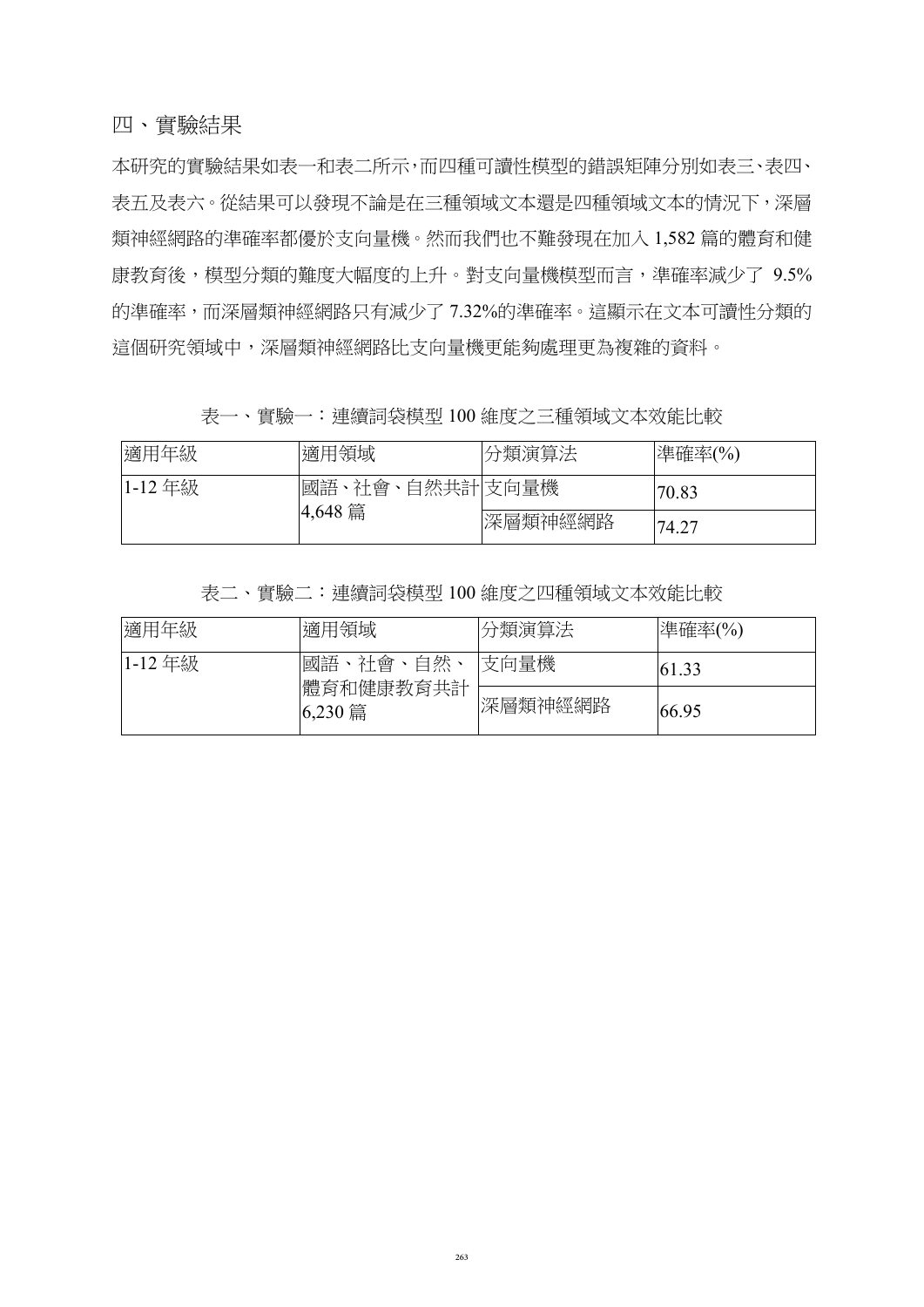|   |                |                | 模型預估年級         |                 |                |                |                |                |                |                |                |                |                | 準確率    |
|---|----------------|----------------|----------------|-----------------|----------------|----------------|----------------|----------------|----------------|----------------|----------------|----------------|----------------|--------|
|   |                |                | $\overline{2}$ | 3               | $\overline{4}$ | $\overline{5}$ | 6              | 7              | 8              | 9              | 10             | 11             | 12             |        |
| 實 |                | 17             |                | $\overline{0}$  | $\overline{0}$ | $\overline{0}$ | $\overline{0}$ | $\overline{0}$ | $\overline{0}$ | $\overline{0}$ | $\overline{0}$ | $\overline{0}$ | $\overline{0}$ | 70.83% |
| 際 | ↑<br>∠         | $\overline{2}$ | 60             | 5               | $\overline{0}$ | $\overline{0}$ | $\overline{0}$ | $\overline{0}$ | $\overline{0}$ | $\overline{0}$ | $\overline{0}$ | $\overline{0}$ | $\Omega$       | 89.55% |
| 年 | 3              |                | 6              | 156             | 35             | 6              | 5              | 4              | $\overline{0}$ | $\overline{0}$ | $\overline{0}$ | $\overline{0}$ | $\overline{0}$ | 73.24% |
| 級 | 4              | $\overline{0}$ | 3              | 46              | 124            | 17             | 11             |                | $\overline{0}$ | 1              | $\overline{2}$ |                | $\overline{0}$ | 58.49% |
|   | $\overline{5}$ | $\overline{0}$ | $\overline{0}$ | 11              | 27             | 119            | 28             | 26             | $\overline{2}$ | $\overline{2}$ | $\overline{2}$ | $\overline{4}$ | $\overline{0}$ | 53.85% |
|   | 6              | $\overline{0}$ |                | 16              | 16             | 33             | 95             | 24             | 9              | 16             | 3              | $\overline{0}$ | $\overline{0}$ | 44.60% |
|   |                | $\overline{0}$ | $\overline{0}$ | 3               | $\overline{0}$ | 12             | 7              | 499            | 28             | 9              | 20             | 11             | 9              | 83.44% |
|   | 8              | $\overline{0}$ | $\overline{0}$ | $\overline{0}$  |                | 5              | 4              | 39             | 502            | 18             | 30             | 7              | 10             | 81.49% |
|   | $\overline{Q}$ | $\overline{0}$ | $\overline{0}$ | $\overline{0}$  | $\overline{0}$ | 3              | 10             | 32             | 18             | 377            | 43             | 25             | $\overline{2}$ | 73.92% |
|   | 10             |                | 2              | $\overline{2}$  | $\overline{2}$ |                | 3              | 35             | 26             | 30             | 404            | 76             | 53             | 63.62% |
|   | 11             | $\overline{0}$ | $\overline{0}$ | $\overline{()}$ | $\overline{0}$ | 5              | $\overline{0}$ | 22             | 15             | 37             | 69             | 502            | 77             | 69.05% |
|   | 12             | $\overline{0}$ | $\Omega$       |                 |                |                | $\overline{0}$ | 8              | 10             | 7              | 59             | 71             | 454            | 74.18% |

表三、實驗一支向量機模型之錯誤矩陣

## 表四、實驗一深層類神經網路模型之錯誤矩陣

|   |                |                | 模型預估年級         |                |                  |                |                |                |                  |                |                |                | 準確率            |        |
|---|----------------|----------------|----------------|----------------|------------------|----------------|----------------|----------------|------------------|----------------|----------------|----------------|----------------|--------|
|   |                | T              | $\overline{2}$ | 3              | 4                | 5              | 6              |                | 8                | 9              | 10             | 11             | 12             |        |
| 實 | 1              | 3              | 15             | 5              | $\boldsymbol{0}$ | $\overline{0}$ | $\overline{0}$ | 0              | 1                | $\overline{0}$ | $\overline{0}$ | $\overline{0}$ | $\overline{0}$ | 12.50% |
| 際 | $\overline{2}$ | -1             | 45             | 13             | 6                | 1              | $\overline{0}$ | $\overline{0}$ | 1                | $\overline{0}$ | $\overline{0}$ | $\overline{0}$ | $\overline{0}$ | 67.16% |
| 年 | 3              | 1              | 16             | 143            | 26               | 10             | 10             | $\overline{4}$ | $\overline{2}$   | $\overline{0}$ | $\mathbf{1}$   | $\overline{0}$ | $\overline{0}$ | 67.14% |
| 級 | $\overline{4}$ | $\overline{0}$ | $\overline{4}$ | 29             | 133              | 25             | 14             | 5              | $\boldsymbol{0}$ | $\overline{0}$ | $\mathbf{1}$   | $\overline{0}$ |                | 62.74% |
|   | 5              | $\overline{0}$ | 3              | $\overline{7}$ | 30               | 113            | 40             | 17             | $\overline{4}$   | $\overline{4}$ | $\overline{3}$ | $\overline{0}$ | 0              | 51.13% |
|   | 6              | $\overline{0}$ | $\overline{2}$ | 11             | 15               | 37             | 107            | 11             | 8                | 18             | $\overline{4}$ | $\overline{0}$ | $\overline{0}$ | 50.23% |
|   |                | $\overline{0}$ | $\overline{0}$ | $\overline{2}$ | $\overline{0}$   | 7              | 8              | 527            | 13               | 9              | 20             | 8              | $\overline{4}$ | 88.13% |
|   | 8              | $\overline{0}$ |                | 1              | $\overline{2}$   | $\overline{c}$ | 6              | 23             | 528              | 15             | 21             | 12             | 5              | 85.71% |
|   | 9              | $\overline{0}$ | $\overline{0}$ | $\overline{0}$ | $\overline{0}$   | 3              | 5              | 14             | 17               | 424            | 23             | 23             |                | 83.14% |
|   | 10             | $\overline{0}$ | $\mathbf{I}$   | $\overline{2}$ | -1               | $\overline{4}$ | 3              | 29             | 30               | 23             | 434            | 71             | 37             | 68.35% |
|   | 11             | $\overline{0}$ | $\overline{0}$ | $\overline{0}$ | $\overline{0}$   | 3              | $\overline{0}$ | 12             | 17               | 27             | 82             | 537            | 49             | 73.87% |
|   | 12             | $\overline{0}$ | $\overline{0}$ | 1              | $\boldsymbol{0}$ | $\mathbf{1}$   |                | 9              | 8                | $\overline{7}$ | 57             | 70             | 458            | 74.84% |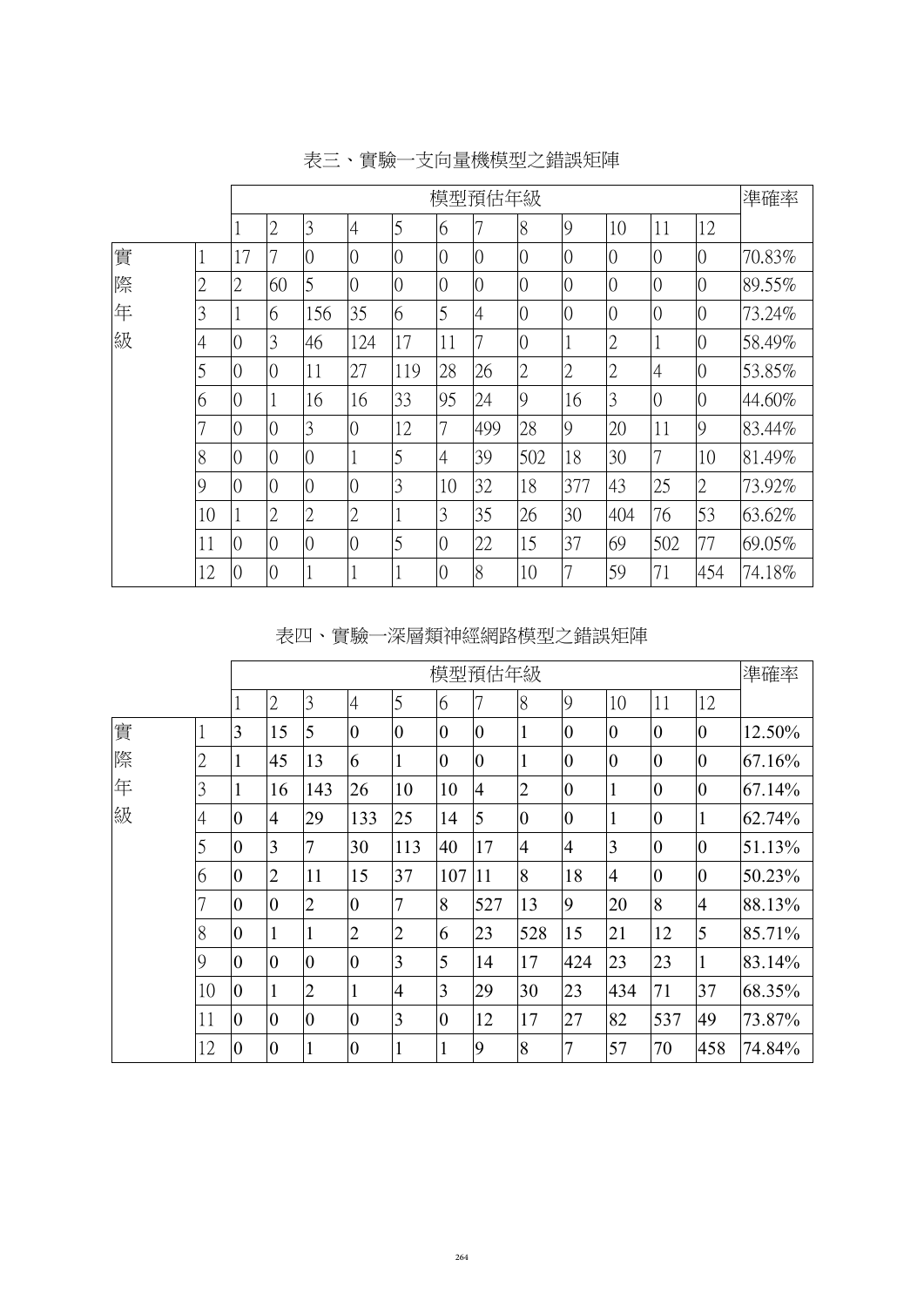|   |                |                | 模型預估年級         |                |                |                |                |                |                |                |                |                |                | 準確率    |
|---|----------------|----------------|----------------|----------------|----------------|----------------|----------------|----------------|----------------|----------------|----------------|----------------|----------------|--------|
|   |                |                | $\overline{2}$ | 3              | $\overline{4}$ | 5              | 6              | 7              | 8              | 9              | 10             | 11             | 12             |        |
| 實 | 1              | 106            | 27             | 7              | 5              | $\overline{0}$ | $\overline{0}$ | $\overline{0}$ | $\overline{0}$ | $\overline{0}$ | $\overline{2}$ | $\overline{0}$ | $\overline{2}$ | 71.14% |
| 際 | $\mathbf{2}$   | 65             | 86             | 27             | 13             | $\overline{0}$ | $\overline{0}$ | $\overline{0}$ | $\overline{0}$ | $\overline{0}$ |                | $\overline{0}$ | $\overline{0}$ | 44.79% |
| 年 | 3              | 34             | 30             | 172            | 65             | 12             | 12             | 5              | $\overline{0}$ | $\overline{0}$ | 3              | $\overline{0}$ | 1              | 51.50% |
| 級 | $\overline{4}$ | 18             | 14             | 66             | 179            | 42             | 19             | 9              |                | $\mathbf{1}$   | 7              | $\overline{0}$ | $\overline{0}$ | 50.28% |
|   | 5              | 2              | 1              | 35             | 59             | 142            | 64             | 34             | 6              | 3              | 13             | 6              | 5              | 38.38% |
|   | 6              |                | $\overline{2}$ | 19             | 37             | 72             | 147            | 34             | 10             | 23             | 14             | $\overline{0}$ | $\overline{4}$ | 40.50% |
|   |                | 2              | $\overline{0}$ | 2              | $\overline{0}$ | 18             | 19             | 513            | 40             | 11             | 44             | 14             | 14             | 75.78% |
|   | 8              | 9              | $\overline{0}$ | $\overline{0}$ |                | 3              | 6              | 57             | 527            | 24             | 55             | 7              | 18             | 74.54% |
|   | 9              | 10             | $\overline{0}$ | $\overline{0}$ |                | 3              | 15             | 32             | 30             | 383            | 74             | 33             | 14             | 64.37% |
|   | 10             | $\overline{2}$ | 3              | 3              |                | 5              | 5              | 35             | 33             | 32             | 520            | 116            | 77             | 62.50% |
|   | 11             | $\overline{0}$ | $\overline{0}$ | $\overline{0}$ | 3              | 7              | $\overline{4}$ | 15             | 17             | 37             | 148            | 530            | 105            | 61.20% |
|   | 12             | $\overline{4}$ | $\overline{0}$ | $\overline{0}$ | $\overline{0}$ | 5              | 1              | 19             | $\overline{9}$ | 3              | 128            | 104            | 516            | 65.40% |

表五、實驗二支向量機模型之錯誤矩陣

# 表六、實驗二深層類神經網路模型之錯誤矩陣

|   |                |                | 模型預估年級         |                |                |                |                |                |                  |                |                |                | 準確率            |        |
|---|----------------|----------------|----------------|----------------|----------------|----------------|----------------|----------------|------------------|----------------|----------------|----------------|----------------|--------|
|   |                |                | $\overline{2}$ | 3              | $\overline{4}$ | $\overline{5}$ | 6              |                | 8                | 9              | 10             | 11             | 12             |        |
| 實 |                | 80             | 49             | 15             | 1              | 1              | 1              | 1              | $\overline{0}$   | $\overline{0}$ | $\overline{0}$ | $\overline{0}$ | 1              | 53.69% |
| 際 | $\overline{2}$ | 37             | 101            | 39             | $\overline{7}$ | $\overline{4}$ | 3              | $\overline{0}$ | $\overline{0}$   | $\overline{0}$ | $\overline{0}$ | 1              | $\overline{0}$ | 52.60% |
| 年 | 3              | 13             | 42             | 191            | 56             | 13             | 12             | $\overline{2}$ | $\mathbf{1}$     | $\overline{0}$ | $\overline{2}$ | $\overline{c}$ | $\overline{0}$ | 57.19% |
| 級 | 4              | 6              | 19             | 66             | 185            | 48             | 20             | 11             | $\boldsymbol{0}$ | $\overline{0}$ | 1              | $\overline{0}$ | $\overline{0}$ | 51.97% |
|   | 5              | $\overline{0}$ | 3              | 36             | 50             | 168            | 66             | 20             | 6                | 3              | 7              | 8              | $\overline{3}$ | 45.41% |
|   | 6              | 1              | $\overline{4}$ | 24             | 29             | 65             | 158            | 23             | 16               | 22             | 16             | $\overline{4}$ | $\mathbf{1}$   | 43.53% |
|   | 7              | $\overline{0}$ |                | 1              | 3              | 12             | 18             | 553            | 35               | 8              | 29             | 11             | 6              | 81.68% |
|   | 8              | $\overline{2}$ | $\mathbf{I}$   | $\overline{0}$ | 3              | 9              | 14             | 45             | 552              | 23             | 35             | 16             | 7              | 78.08% |
|   | 9              | $\overline{2}$ |                | 1              | $\overline{0}$ | $\overline{4}$ | 16             | 29             | 25               | 449            | 38             | 22             | 8              | 75.46% |
|   | 10             | 1              | $\overline{2}$ | $\mathbf{1}$   | $\mathbf{1}$   | 6              | 6              | 37             | 36               | 27             | 545            | 113            | 57             | 65.50% |
|   | 11             | $\overline{0}$ | $\overline{0}$ | $\overline{0}$ |                | 5              | 1              | 18             | 21               | 42             | 102            | 611            | 65             | 70.55% |
|   | 12             | $\overline{2}$ | $\overline{0}$ | $\overline{0}$ | $\overline{0}$ | $\overline{0}$ | $\overline{0}$ | 9              | $\overline{7}$   | 11             | 73             | 109            | 578            | 73.26% |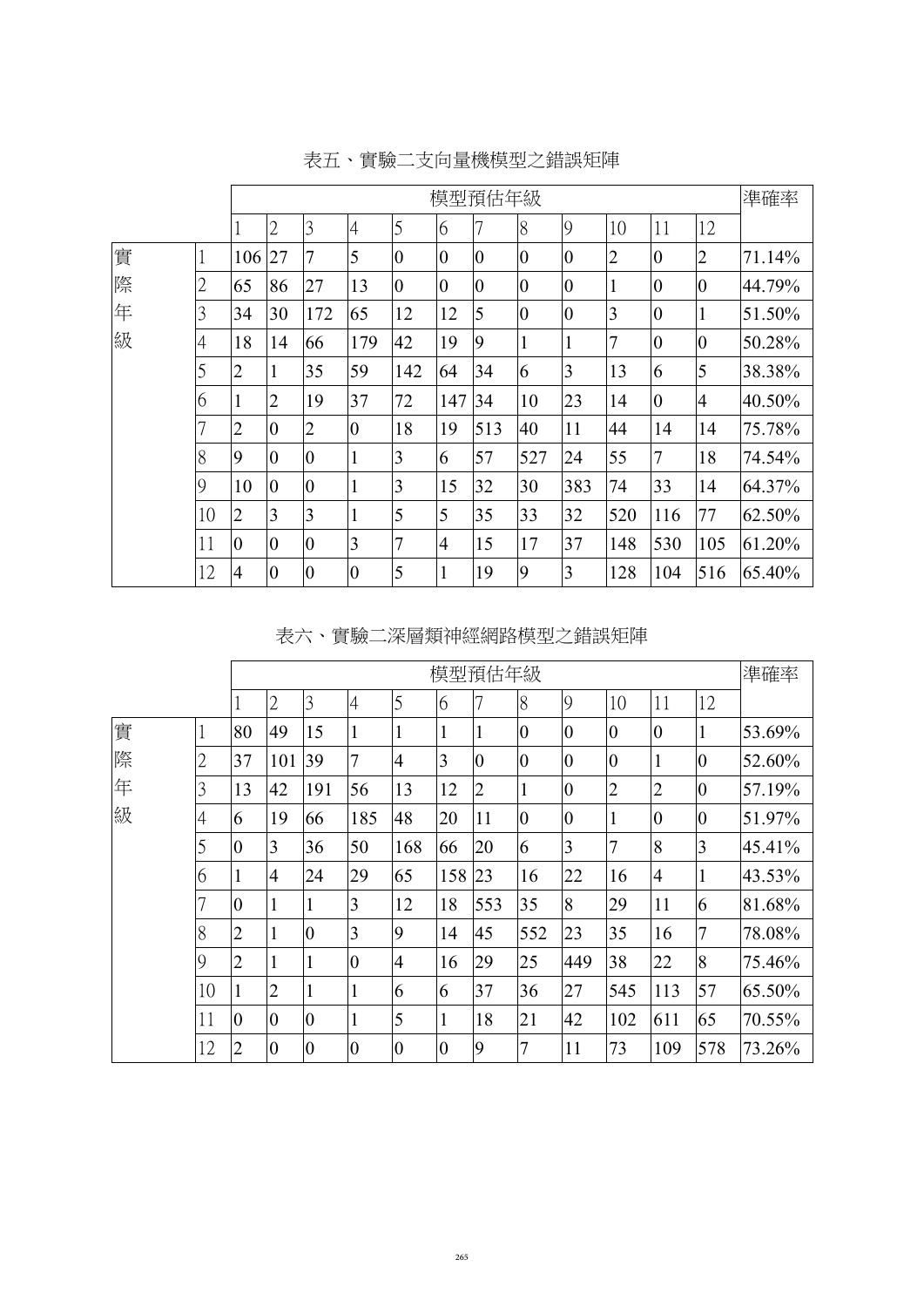除此之外,本研究也比較深層類神經網路輸出層在考量教科書年級的 manifold 的情況 下對於模型準確率的影響,其結果如表七所示。從結果可以發現,在考慮的情況下,可 以小幅度的提升可讀性模型的準確率,而這樣的考量也凸顯文本的可讀性分類,其類別 之間可能是存在著關係,而這樣子的關係對於分類準確率是有所幫助的。

表七、實驗三:深層類神經網路考量教科書年級的 manifold 對於模型準確率的影響

| 適用年級   | 適用領域                 | 是否考慮教科書年級 manifold  準確率(%) |       |
|--------|----------------------|----------------------------|-------|
| 1-12年級 | 國語、社會、自然、            | 考慮                         | 66.95 |
|        | 體育和健康教育共計<br>6,230 篇 | 不考慮                        | 66.48 |

最後,本研究所要探討的是深層類神經網路在考慮教科書年級的 manifold 的情況下, 隱藏層的層數多寡是否會對可讀性模型的準確率造成影響。其結果如表八所示,我們可 以發現二層與三層的深層類神經網路的準確率會比單層的好,但卻不保證一直增加隱藏 層的數量,其模型的準確率能夠穩定向上提升。雖然如此,若跟過去的研究相比如表九 所示,本研究也成功維持相近準確率的情況下,將可讀性模型的領域一般化能力又多拓 展了一個領域。在未來本研究可以往更精緻的深層類神經網路來發展,例如用長短期記 憶深層類神經網路(Long-Short Term Memory, LSTM)來模擬人閱讀文本順序時,這種時間 序列對於文本可讀性的影響。

表八、實驗四:深層類神經網路隱藏層的數量對於可讀性模型的影響

| 適用年級   | 適用領域               | 隱藏層數量 | 準確率(%) |
|--------|--------------------|-------|--------|
| 1-12年級 | 國語、社會、自然、體育和健康教育共計 |       | 66.95  |
|        | 6,230 篇            |       | 68.59  |
|        |                    |       | 68.33  |

表五、實驗五:與相關研究的可讀性模型之效能比較

|      | 適用年級 適用領域 |                                           | 使用特徵 | 分類演算法 準確率(%) |       |
|------|-----------|-------------------------------------------|------|--------------|-------|
| [40] |           | 1-12年級 國語、社會、自然共計 4,648 GloVe 100 維<br>篇  |      | 支向量機         | 68.33 |
| 本論文  |           | 國語、社會、自然、體育  COW100 維<br> 和健康教育共計 6,230 篇 |      | 深層類神經 <br>網路 | 68.59 |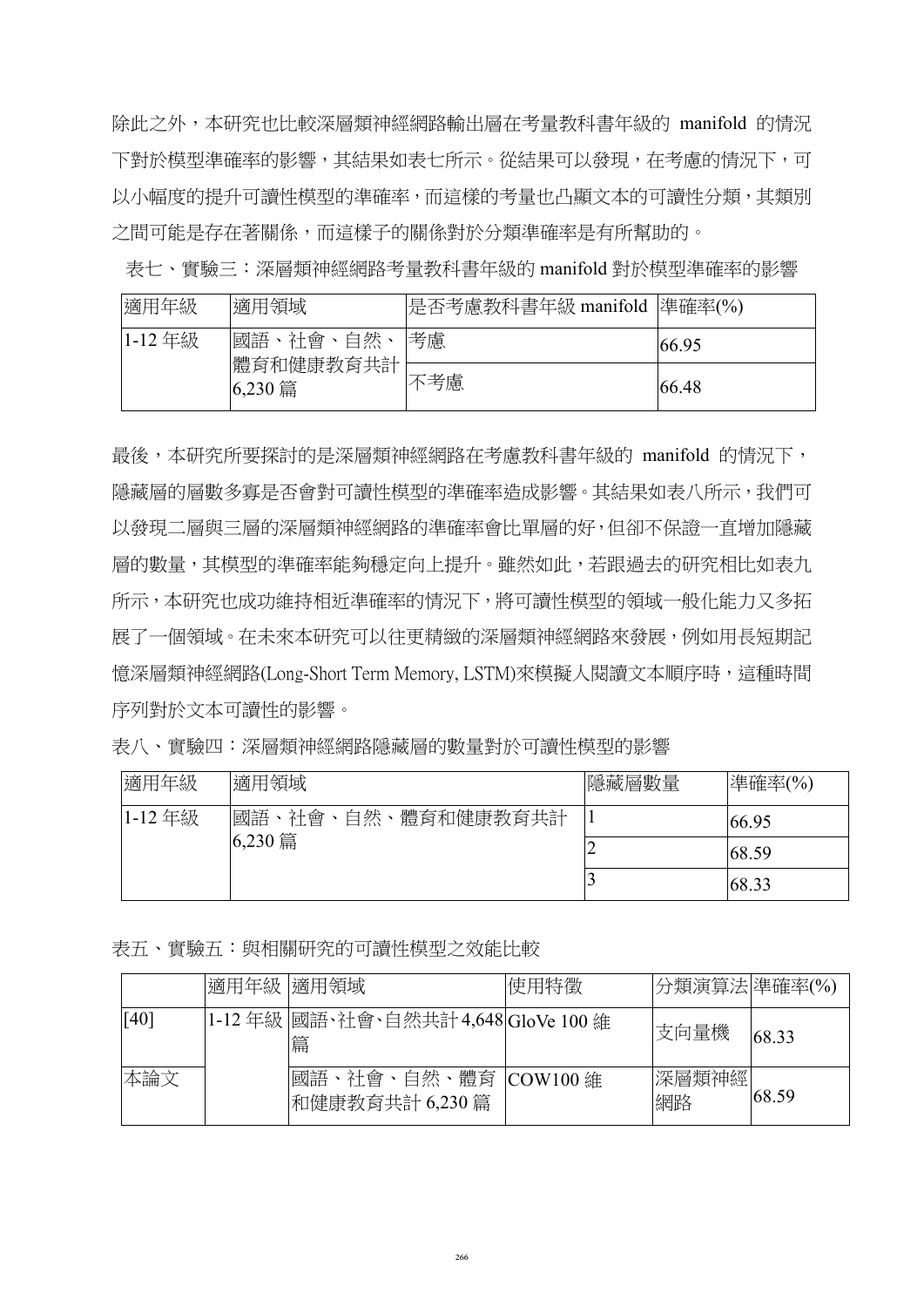### 五、結論

過去可讀性模型在發展的過程中,從一開始的線性廻歸式到現在運用許多非線性的機械 學習分類演算法來增進模型的效能,而其中又以支向量機最廣為研究人員所喜愛。然而, 從本實驗的結果可以發現,在相同的條件下,當分類資料更為複雜時,支向量機這種淺 層結構的機械學習演算法的效能會快速下降。有鑑於此,本論文基於深層的類神經網路 提出一個訓練可讀性模型的架構,除了預測效能能夠更勝支向量機外,所訓練出來的可 讀性模型也都能夠適用於多個領域的文本。

在未來,本研究將提升詞向量的維度來增進可讀性模型的效能外,並將整合更多元 的指標,如 Sentence Embeddin[g\[46\]](#page-15-8)來讓文件的表達(Document Representation)可以更加 的精確和有意義外,也希望能整合 Sung 等人所提出 Multilevel Linguistic Features 的概 念[\[11\]](#page-13-1),讓可讀性模型能夠從更多元的角度來考量文件的可讀性,使評量的結果能夠更 加的客觀和精確。

#### 參考文獻

- <span id="page-12-0"></span>[1]E. Dale and J. S. Chall, "The concept of readability," *Elementary English,* vol. 26, pp. 19– 26, 1949.
- <span id="page-12-1"></span>[2]G. R. Klare, Measurement of Readability, 1963.
- <span id="page-12-2"></span>[3]G. R. Klare, "The measurement of readability: useful information for communicators," *ACM Journal of Computer Documentation (JCD),* vol. 24, pp. 107-121, 2000.
- <span id="page-12-3"></span>[4]G. H. McLaughlin, "SMOG grading: A new readability formula," *Journal of reading,* vol. 12, pp. 639–646, 1969.
- <span id="page-12-4"></span>[5]B. A. Lively and S. L. Pressey, "A method for measuring the vocabulary burden of textbooks," *Educational administration and supervision,* vol. 9, pp. 389–398, 1923.
- <span id="page-12-5"></span>[6]M. Vogel and C. Washburne, "An objective method of determining grade placement of children's reading material," *The Elementary School Journal,* pp. 373–381, 1928.
- <span id="page-12-6"></span>[7]J. S. Chall and E. Dale, *Readability Revisited: The new Dale-Chall Readability Formula*, Brookline Books, 1995.
- <span id="page-12-7"></span>[8]R. Flesch, "A new readability yardstick," *Journal of applied psychology,* vol. 32, p. 221, 1948.
- <span id="page-12-8"></span>[9]S. E. Petersen and M. Ostendorf, "A machine learning approach to reading level assessment," *Computer Speech & Language,* vol. 23, pp. 89–106, 2009.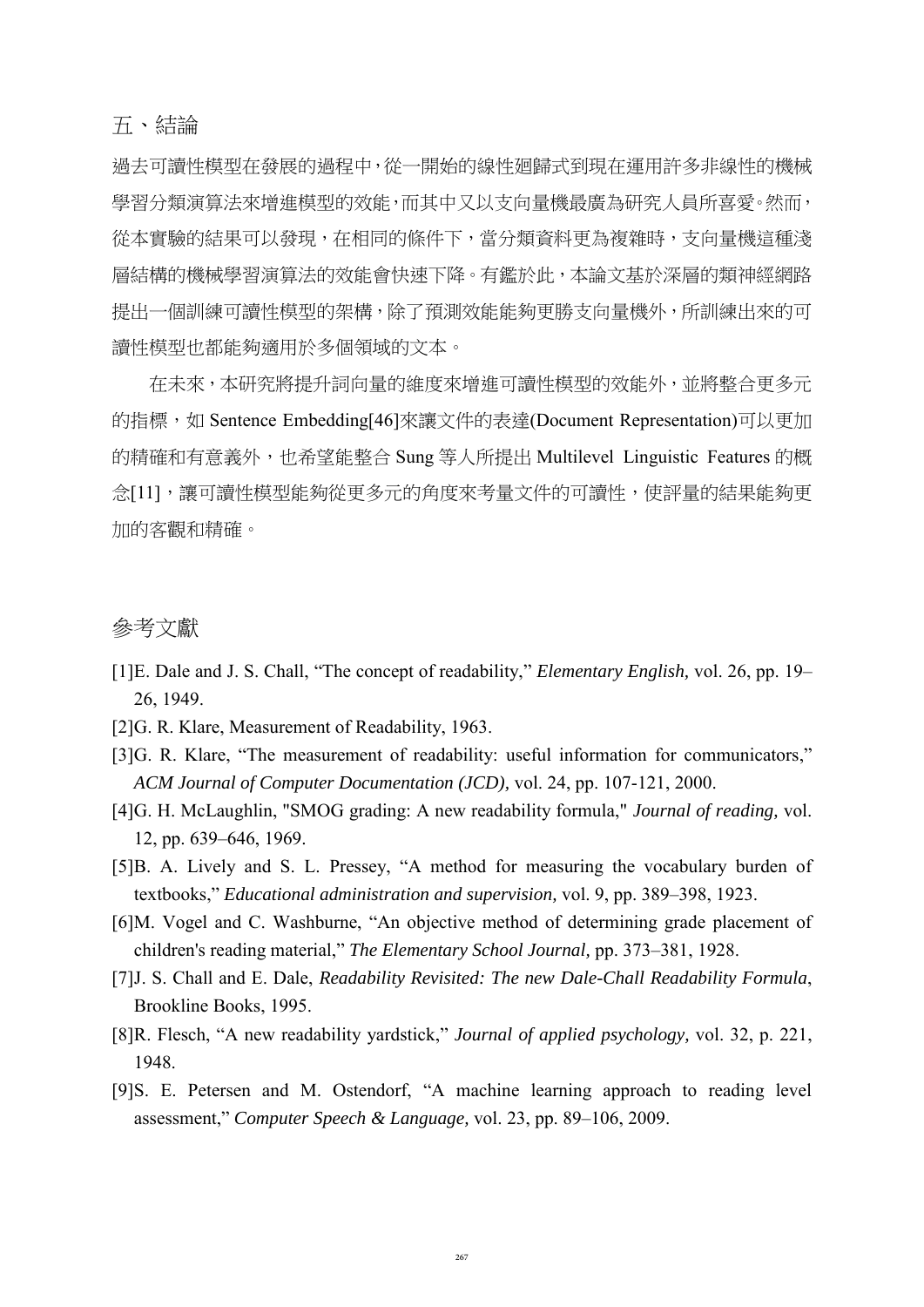- <span id="page-13-0"></span>[10] L. Feng, M. Jansche, M. Huenerfauth, and N. Elhadad, "A comparison of features for automatic readability assessment," in *Proceedings of the 23rd International Conference on Computational Linguistics: Posters*, 2010, pp. 276–284.
- <span id="page-13-1"></span>[11] Y.-T. Sung, J.-L. Chen, J.-H. Cha, H.-C. Tseng, T.-H. Chang, and K.-E. Chang, "Constructing and validating readability models: the method of integrating multilevel linguistic features with machine learning," *Behavior research methods,* vol. 47, pp. 340– 354, 2014.
- <span id="page-13-2"></span>[12] A. C. Graesser, M. Singer, and T. Trabasso, "Constructing inferences during narrative text comprehension," *Psychological Review,* vol. 101, p. 371, 1994.
- <span id="page-13-3"></span>[13]K. Collins-Thompson, "Computational assessment of text readability: A survey of current and future research," *International Journal of Applied Linguistics,* vol. 165, pp. 97–135, 2014.
- <span id="page-13-4"></span>[14] X. Yan, D. Song, and X. Li, "Concept-based document readability in domain specific information retrieval," in *Proceedings of the 15th ACM international conference on Information and knowledge management*, 2006, pp. 540–549.
- <span id="page-13-5"></span>[15] A. Borst, A. Gaudinat, C. Boyer, and N. Grabar, "Lexically based distinction of readability levels of health documents," *Acta Informatica Medica,* vol. 16, pp. 72–75, 2008.
- <span id="page-13-6"></span>[16] T.-H. Chang, Y.-T. Sung, and Y.-T. Lee, "Evaluating the difficulty of concepts on domain knowledge using latent semantic analysis," in *Proceedings of the International Conference on Asian Language Processing (IALP),* pp. 193–196, 2013
- <span id="page-13-7"></span>[17] Juicy Studio. (2015). *Readability Test*. Retrieved from [http://juicystudio.com/services/readability.php.](http://juicystudio.com/services/readability.php)
- <span id="page-13-8"></span>[18] David Simpson. (2015). *The Readability Test Tool*. Retrieved from [http://read-able.com/.](http://read-able.com/)
- <span id="page-13-9"></span>[19] J. P. Kincaid, R. P. Fishburne Jr, R. L. Rogers, and B. S. Chissom, "Derivation of new readability formulas (automated readability index, fog count and flesch reading ease formula) for navy enlisted personnel," *DTIC Document*, 1975.
- <span id="page-13-10"></span>[20] R. Gunning, *The Technique of Clear Writing*, 1952.
- <span id="page-13-11"></span>[21] A. Bailin and A. Grafstein, "The linguistic assumptions underlying readability formulae: A critique," *Language & Communication,* vol. 21, pp. 285–301, 2001.
- <span id="page-13-12"></span>[22] P. Kidwell, G. Lebanon, and K. Collins-Thompson, "Statistical estimation of word acquisition with application to readability prediction," *Journal of the American Statistical Association,* vol. 106, pp. 21–30, 2011.
- <span id="page-13-13"></span>[23] L. Si and J. Callan, "A statistical model for scientific readability," in *Proceedings of the International Conference on Information and Knowledge Management*, pp. 574–576, 2001.
- <span id="page-13-14"></span>[24] K. Collins-Thompson and J. P. Callan, "A language modeling approach to predicting reading difficulty," in *Proceedings of HLT-NAACL*, pp. 193–200, 2004.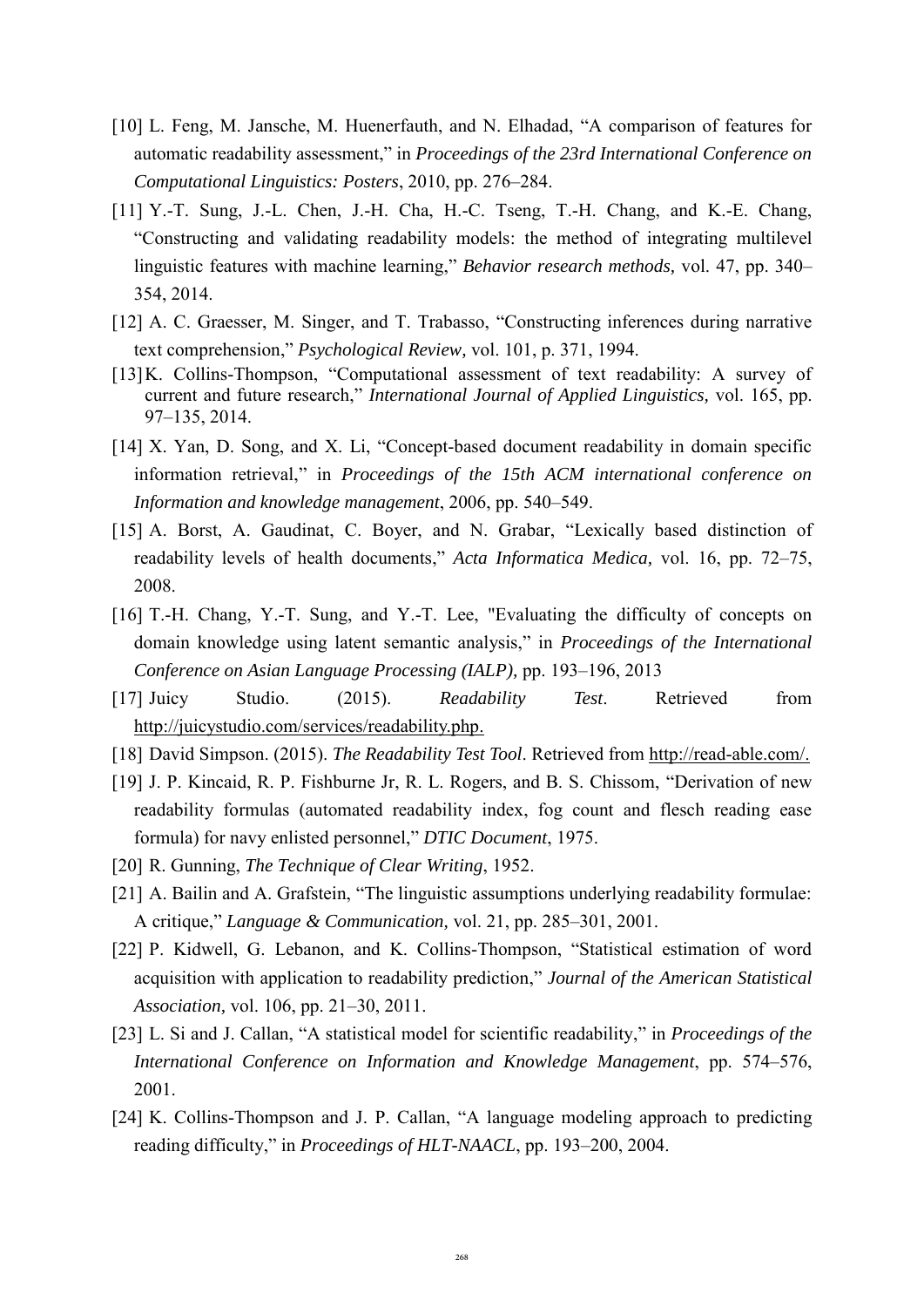- <span id="page-14-0"></span>[25] L. Feng, N. Elhadad, and M. Huenerfauth, "Cognitively motivated features for readability assessment," in *Proceedings of the 12th Conference of the European Chapter of the Association for Computational Linguistics*, pp. 229–237, 2009.
- <span id="page-14-1"></span>[26] E. Miltsakaki and A. Troutt, "Read-x: Automatic evaluation of reading difficulty of web text," in *Proceedings of World Conference on E-Learning in Corporate, Government, Healthcare, and Higher Education*, pp. 7280–7286, 2007.
- <span id="page-14-2"></span>[27] E. Miltsakaki and A. Troutt, "Real-time web text classification and analysis of reading difficulty," in *Proceedings of the Third Workshop on Innovative Use of NLP for Building Educational Applications*, 2008, pp. 89–97.
- <span id="page-14-3"></span>[28] E. Miltsakaki, "Matching readers' preferences and reading skills with appropriate web texts," in *Proceedings of the Conference of the European Chapter of the Association for Computational Linguistics: Demonstrations Session*, pp. 49–52, 2009.
- <span id="page-14-4"></span>[29] C. Eickhoff, P. Serdyukov, and A. P. de Vries, "Web page classification on child suitability," in *Proceedings of the ACM International Conference on Information and Knowledge Management*, pp. 1425–1428, 2010.
- <span id="page-14-5"></span>[30] T. Kanungo and D. Orr, "Predicting the readability of short web summaries," in *Proceedings of the ACM International Conference on Web Search and Data Mining*, pp. 202–211, 2009.
- <span id="page-14-6"></span>[31] S. Petersen and M. Ostendorf, "A machine learning approach to reading level assessment," *Computer Speech & Language*, vol. 23, no. 1, pp. 89–106, 2009.
- <span id="page-14-7"></span>[32] L. Feng, M. Jansche, M. Huenerfauth, and N. Elhadad, "A comparison of features for automatic readability assessment," In *Proceedings of the International Conference on Computational Linguistics: Posters*. Association for Computational Linguistics, pp. 276– 284, 2010.
- [33] T. François and E. Miltsakaki, "Do NLP and machine learning improve traditional readability formulas?," in *Proceedings of the First Workshop on Predicting and Improving Text Readability for target reader populations*. Association for Computational Linguistics, pp. 49-57, 2012.
- <span id="page-14-8"></span>[34] Y. Sung, J. Chen, J. Cha, H. Tseng, T. Chang and K. Chang, "Constructing and validating readability models: the method of integrating multilevel linguistic features with machine learning," *Behavior research methods*, vol. 47, no. 2, pp. 340–354, 2014.
- <span id="page-14-9"></span>[35] L. Deng, and D. Yu, "Deep Learning Methods and Applications," vol. 7, no. 3–4, pp 197–387, *Foundations and Trends in Signal Processing*, 2014.
- <span id="page-14-10"></span>[36] G. E. Hinton, "Learning distributed representations of concepts," in *Proceedings of the Annual Conference of the Cognitive Science Society*, pp. 1–12, 1986.
- <span id="page-14-11"></span>[37] Y. Bengio, R. Ducharme, P. Vincent, and C. Janvin, "A neural probabilistic language model," *The Journal of Machine Learning Research,* vol. 3, pp. 1137–1155, 2003.